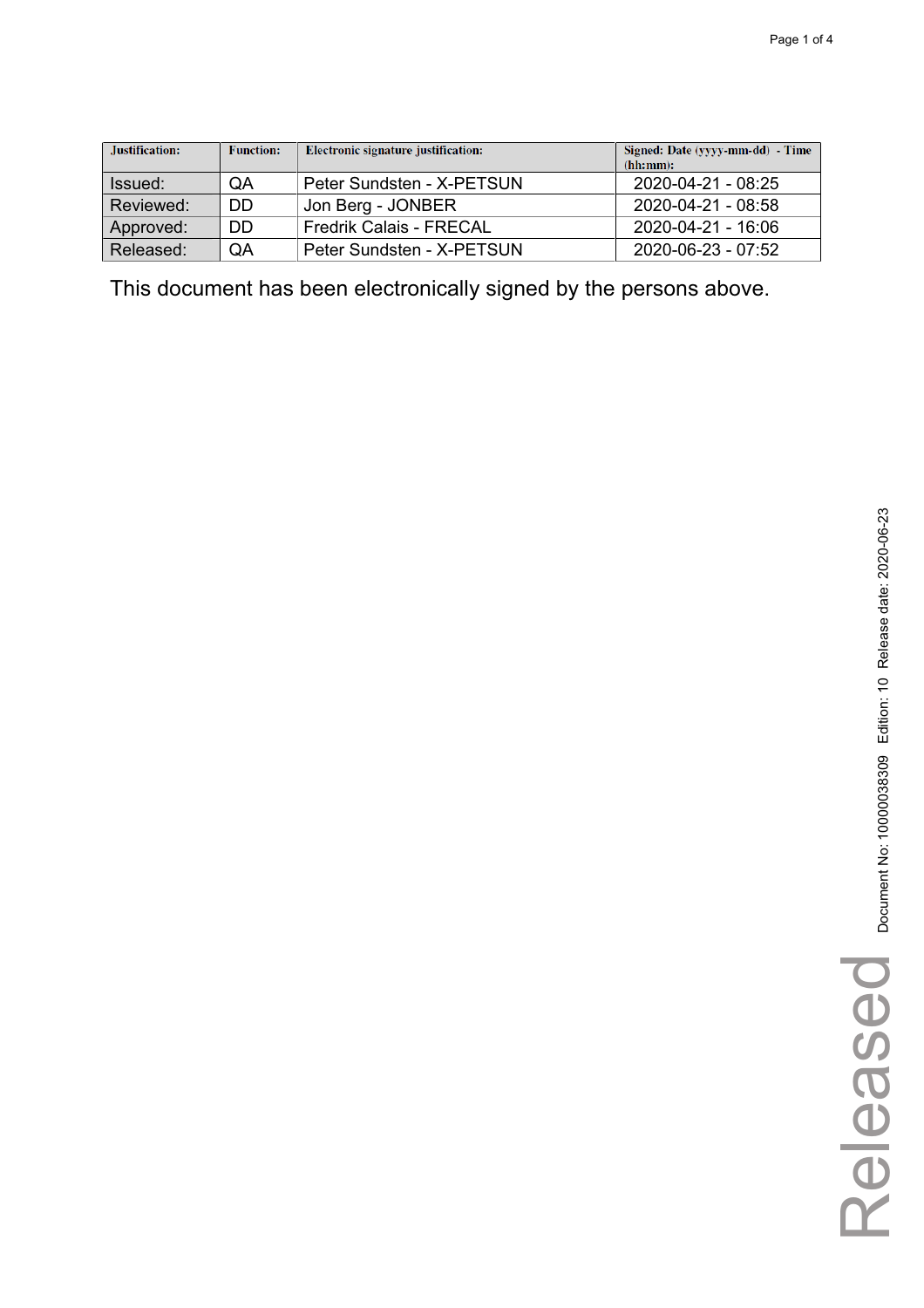

## **TheraBite®**



### **Product description:**

The Therabite Jaw Motion Rehabilitation System provides anatomically correct motion of the jaw to patients experiencing mandibular hypomobility. It includes Bite Pads which protects the teeth and Range of Motion Scale which is used to monitor the progress of the rehabilitation program.

Atos Medical AB Kraftgatan 8, P.O Box 183 SE-242 22 Hörby, Sweden Tel: +46 (0) 415 198 00

Web Site: www.atosmedical.com E-mail: info@atosmedical.com

Org.nr 556268-7607 VAT no. SE556268760701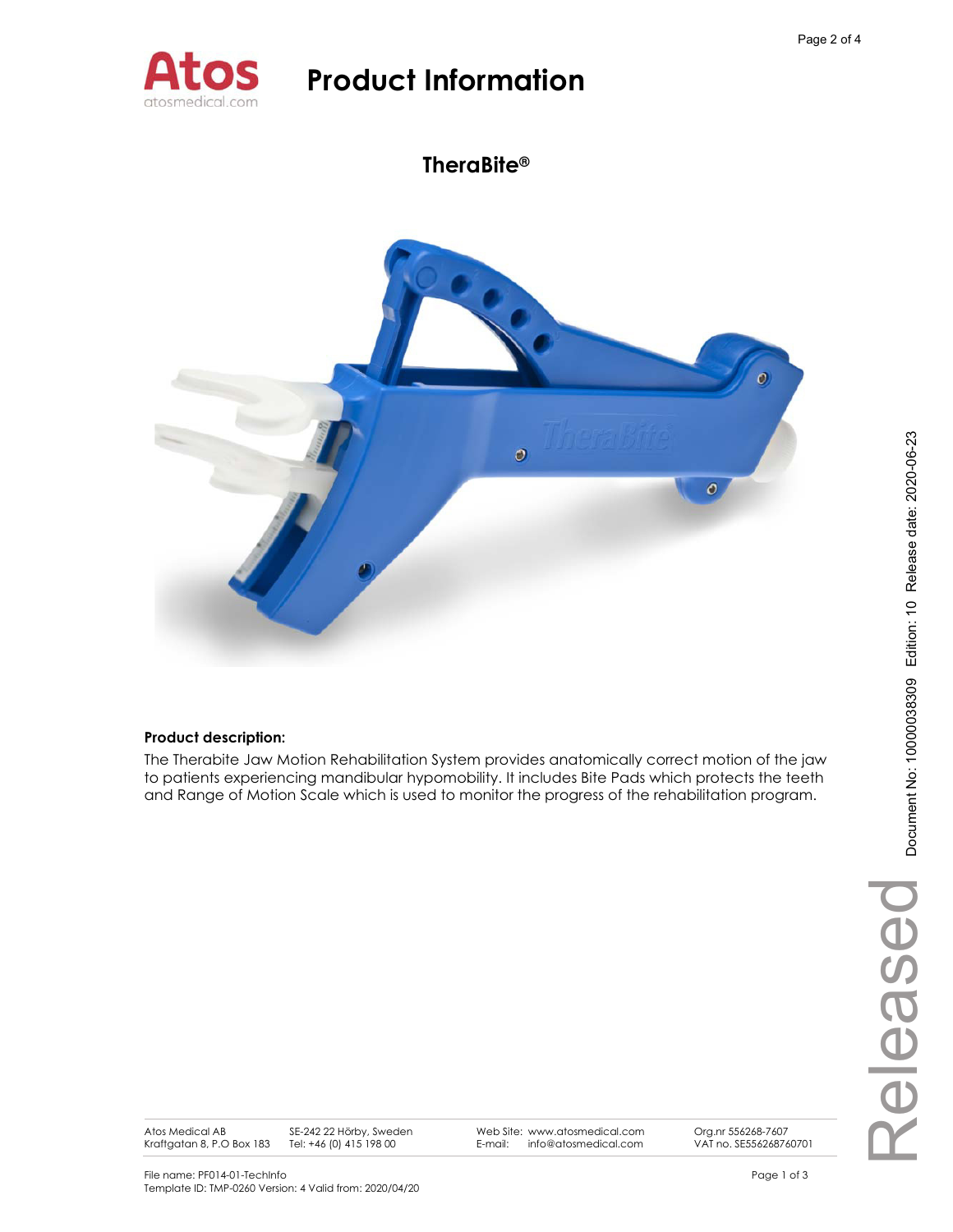

| <b>Document ID:</b>                     | PF014-01-TechInfo                                                                                                                                                                                                                                                                                                                                                                                                                                                                                                                      | Edition: | 07 |
|-----------------------------------------|----------------------------------------------------------------------------------------------------------------------------------------------------------------------------------------------------------------------------------------------------------------------------------------------------------------------------------------------------------------------------------------------------------------------------------------------------------------------------------------------------------------------------------------|----------|----|
| <b>Manufacturer:</b>                    | Atos Medical AB<br>Kraftgatan 8, P.O. Box 183,<br>SE-242 22 Hörby, Sweden                                                                                                                                                                                                                                                                                                                                                                                                                                                              |          |    |
| <b>Classification:</b><br>(EU) 2017/745 | Class I, Rule 1                                                                                                                                                                                                                                                                                                                                                                                                                                                                                                                        |          |    |
| <b>Intended Use:</b>                    | The TheraBite Jaw Motion Rehabilitation System is indicated for individuals<br>who have, or are at risk of developing trismus (restrictions in their ability to<br>open their jaw), and/or experience pain in the joints and/or muscles of the<br>jaw. The device can also be used as a rehabilitation tool for postoperative<br>physical therapy of the jaw, or to maintain the mouth open in a stable<br>position, for example while performing dysphagia exercises.<br>The TheraBite system is intended for single-patient use only |          |    |
| <b>CE Mark:</b>                         | Yes, the devices are CE marked.                                                                                                                                                                                                                                                                                                                                                                                                                                                                                                        |          |    |
| <b>GMDN</b> code:                       | 17802 (Jaw exerciser)                                                                                                                                                                                                                                                                                                                                                                                                                                                                                                                  |          |    |
| Sterilization:                          | Non-sterile                                                                                                                                                                                                                                                                                                                                                                                                                                                                                                                            |          |    |
| <b>Raw material:</b>                    | Device: Polyoxymethylene (POM), Polyamide (PA), Stainless Steel (SS)<br>Bite Pads: Foam: Polyethylene<br>Adhesive: Polyester film, Rubber base adhesive<br>Range of Motion Scale: Coated paper                                                                                                                                                                                                                                                                                                                                         |          |    |
| Latex<br>information:                   | Not manufactured with natural rubber latex                                                                                                                                                                                                                                                                                                                                                                                                                                                                                             |          |    |
| <b>Biological origin:</b>               | The device is not manufactured with materials derived from human or animal<br>source.                                                                                                                                                                                                                                                                                                                                                                                                                                                  |          |    |
| <b>Handling and</b><br>storage:         | Store the product dry and away from sunlight at room temperature. Excursions<br>permitted between 2°C - 42°C.                                                                                                                                                                                                                                                                                                                                                                                                                          |          |    |
| <b>Waste handling</b><br>and disposal:  | Waste handling and disposal should be carried out in agreement with<br>medical practice and applicable national laws and legislations. Used<br>product may be a potential biohazard.                                                                                                                                                                                                                                                                                                                                                   |          |    |
| <b>Hazardous</b><br>components:         | None                                                                                                                                                                                                                                                                                                                                                                                                                                                                                                                                   |          |    |
| <b>Expiration date:</b>                 | ≤5 years after manufacturing (depending of the expiry date of the included<br>parts).                                                                                                                                                                                                                                                                                                                                                                                                                                                  |          |    |
| Packaging:                              | The TheraBite System is separately packed in a plastic bag made of<br>polyethylene and then in a Blue 600, Denier bag, together with two<br>Instructions for use and one exercise log. The bag is packed in a box.                                                                                                                                                                                                                                                                                                                     |          |    |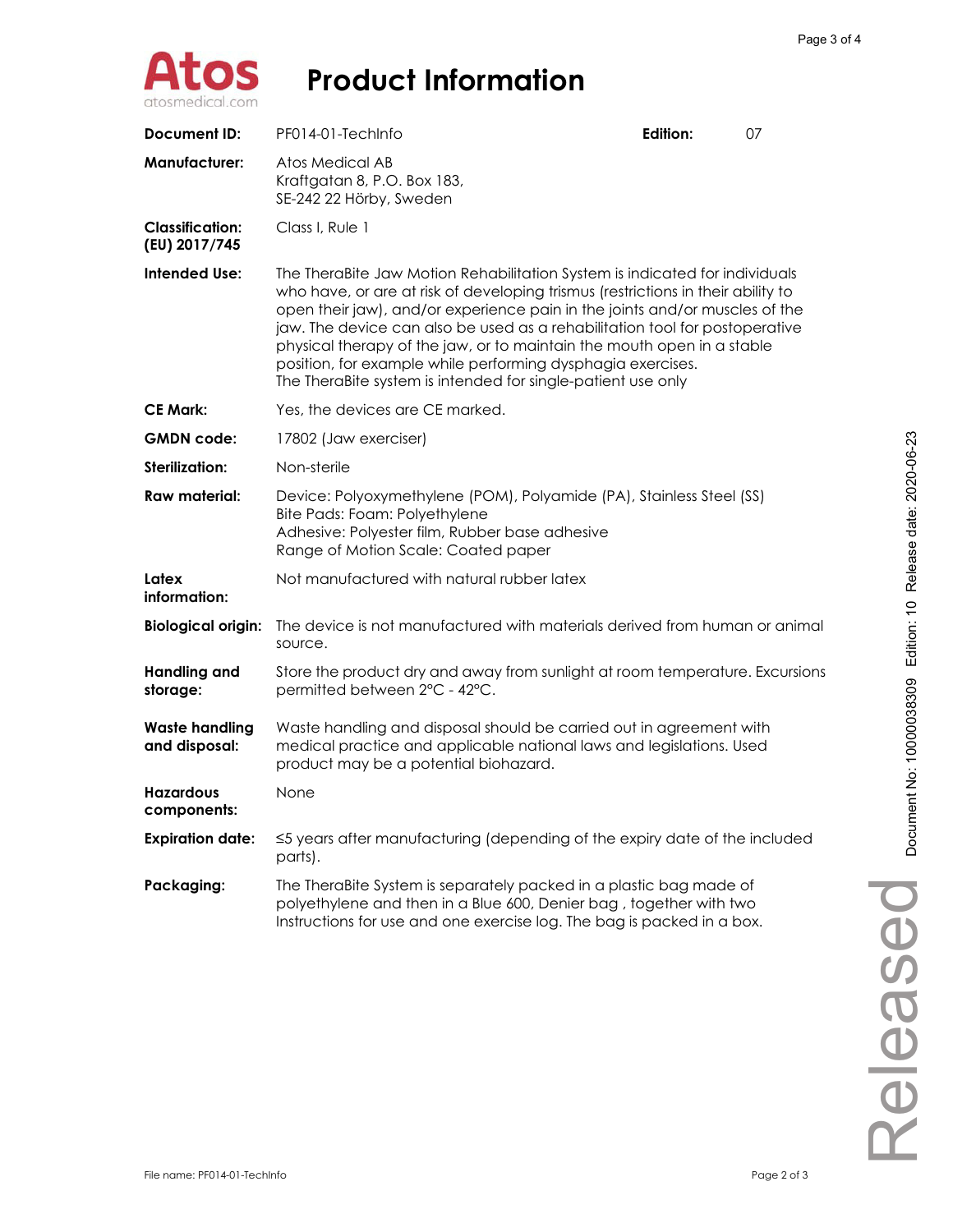

#### **Devices under Basic UDI-DI:** 7331791-JAW-0-000-0000-98

| <b>REF</b> | Name <sup>-</sup>                          | UDI-DI         |
|------------|--------------------------------------------|----------------|
| THOO ì     | . TheraBite Jaw Motion Reh. System Adult . | 07331791004872 |
| TH002      | TheraBite Jaw Motion Reh. System Pediat.   | 07331791004889 |

| Range                           | <b>BASIC UDI-DI</b>       |
|---------------------------------|---------------------------|
| TheraBite Bite Pad              | 7331791-JAW-A-000-0001-QT |
| TheraBite Range of Motion Scale | 7331791-JAW-A-000-0002-QW |
| TheraBite ActiveBand Kit        | 7331791-JAW-A-000-0000-QQ |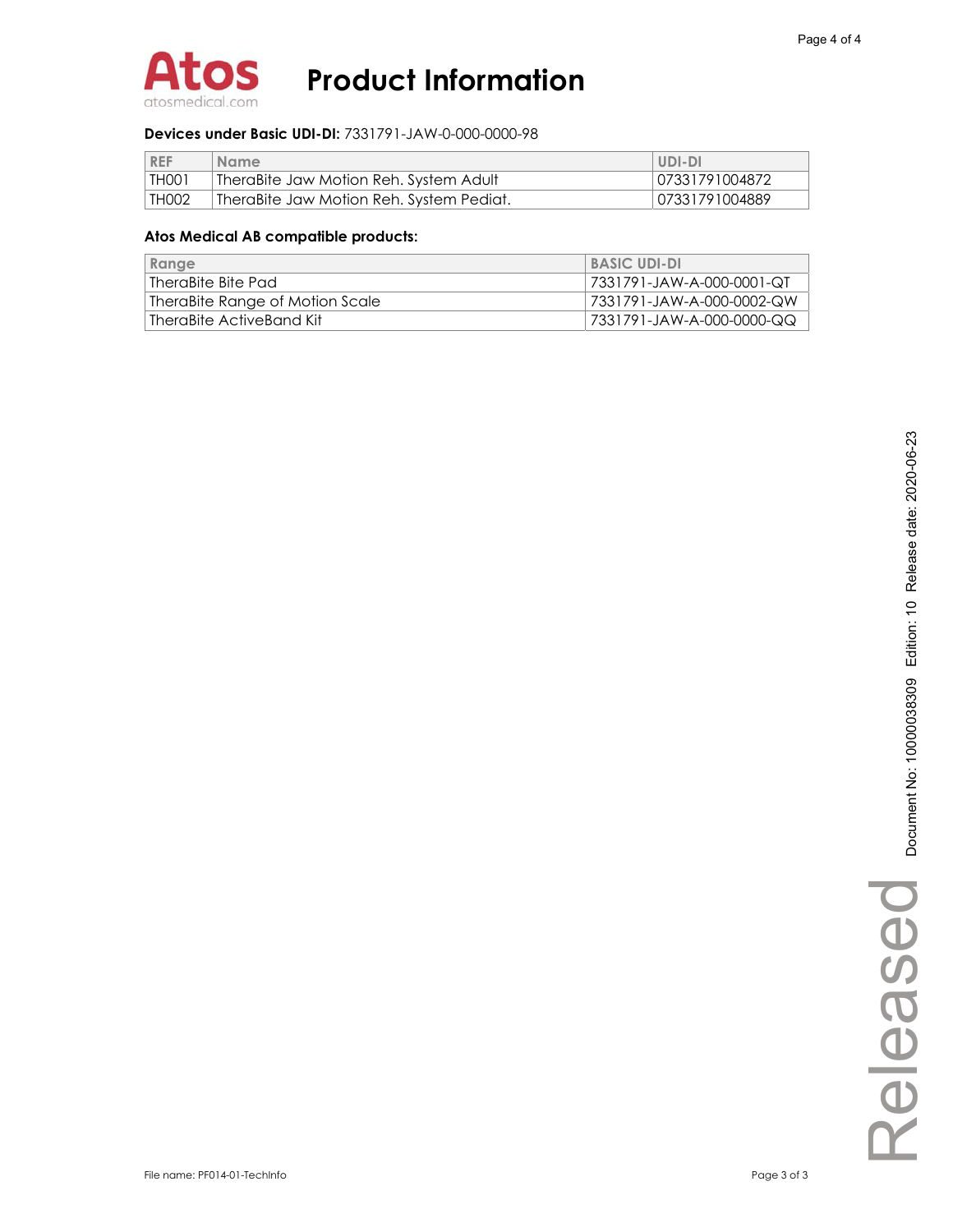| Justification: | <b>Function:</b> | Electronic signature justification: | Signed: Date (yyyy-mm-dd) - Time<br>(hh:mm): |
|----------------|------------------|-------------------------------------|----------------------------------------------|
| Issued:        | QA               | Peter Sundsten - X-PETSUN           | 2020-04-21 - 08:31                           |
| Reviewed:      | DD               | Jon Berg - JONBER                   | $2020 - 04 - 21 - 08.57$                     |
| Approved:      | DD               | <b>Fredrik Calais - FRECAL</b>      | 2020-04-21 - 14:57                           |
| Released:      | QA               | Peter Sundsten - X-PETSUN           | 2020-06-23 - 07:52                           |

Released

Released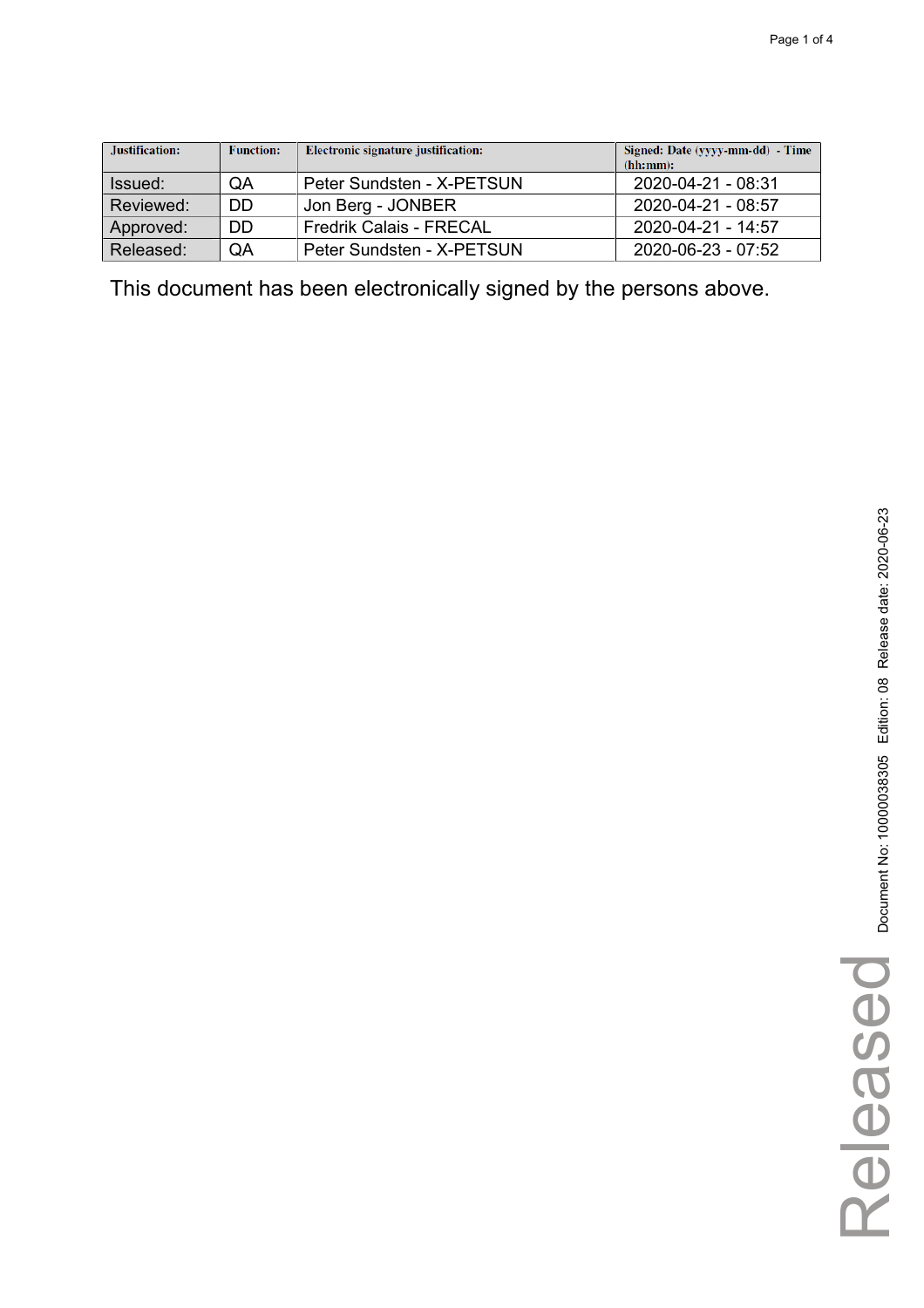

## **TheraBite®**



### **Product description:**

The Bite Pads are intended to protect the teeth when used with the TheraBite Jaw Motion Rehabilitation System. The TheraBite provides training of a anatomically correct motion of the jaw to patients experiencing mandibular hypomobility.

Atos Medical AB Kraftgatan 8, P.O Box 183 SE-242 22 Hörby, Sweden Tel: +46 (0) 415 198 00

Web Site: www.atosmedical.com E-mail: info@atosmedical.com

VAT no. SE556268760701

Org.nr 556268-7607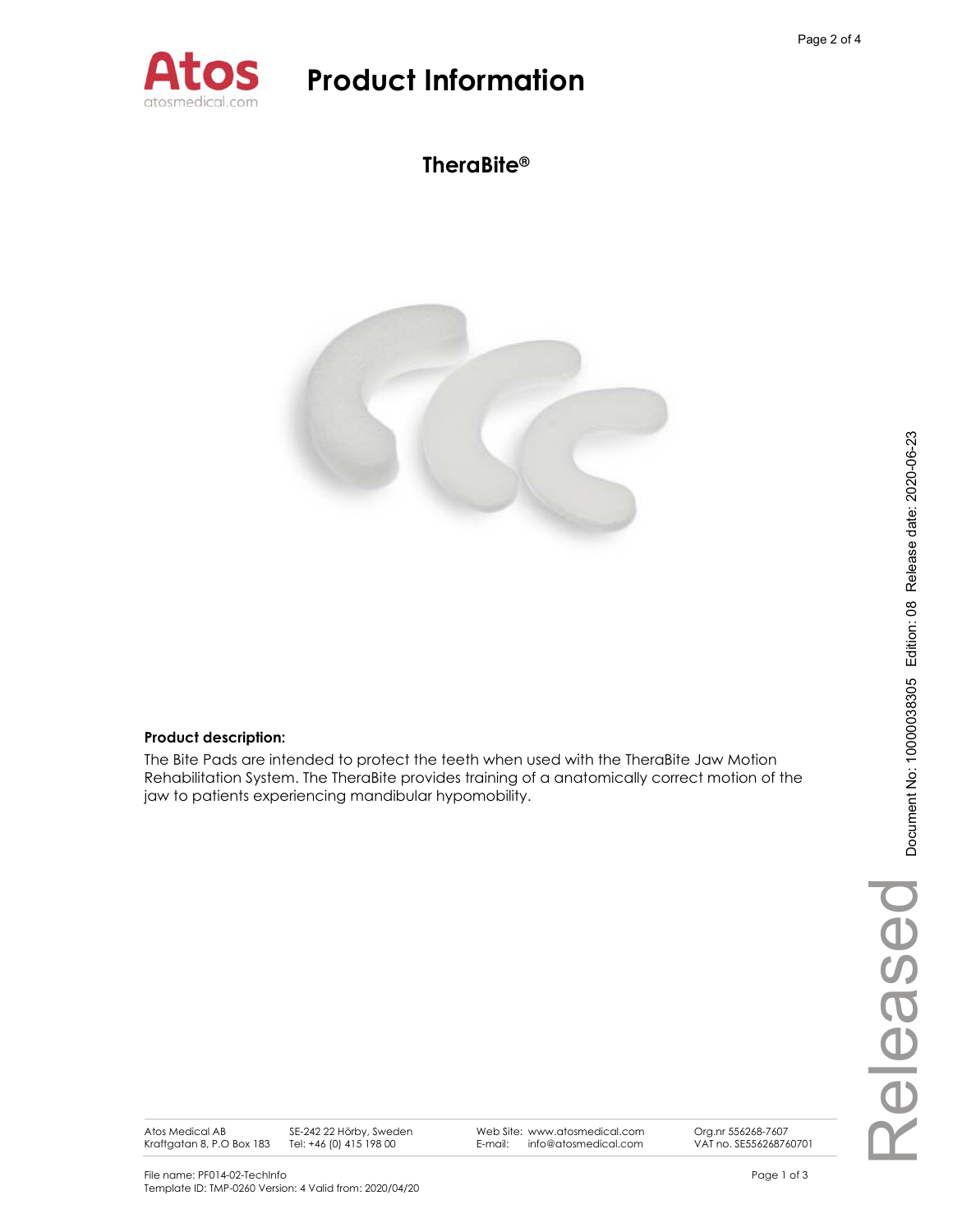

| <b>Document ID:</b>                     | PF014-02-TechInfo                                                                                                                                                                    | Edition: | 08 |
|-----------------------------------------|--------------------------------------------------------------------------------------------------------------------------------------------------------------------------------------|----------|----|
| <b>Manufacturer:</b>                    | Atos Medical AB<br>Kraftgatan 8, P.O. Box 183,<br>SE-242 22 Hörby, Sweden                                                                                                            |          |    |
| <b>Classification:</b><br>(EU) 2017/745 | Class I. Rule 1                                                                                                                                                                      |          |    |
| <b>Intended Use:</b>                    | The TheraBite Bite Pads are self-adhesive pads intended to protect the user's<br>teeth.                                                                                              |          |    |
| <b>CE Mark:</b>                         | Yes, the devices are CE marked.                                                                                                                                                      |          |    |
| <b>GMDN</b> code:                       | 17802 (Jaw exerciser)                                                                                                                                                                |          |    |
| Sterilization:                          | Non-sterile                                                                                                                                                                          |          |    |
| <b>Raw material:</b>                    | Foam: Polyethylene<br>Adhesive: Polyester film, Rubber base adhesive                                                                                                                 |          |    |
| Latex<br>information:                   | Not manufactured with natural rubber latex                                                                                                                                           |          |    |
| <b>Biological origin:</b>               | The device is not manufactured with materials derived from human or animal<br>source.                                                                                                |          |    |
| <b>Handling and</b><br>storage:         | Store the product dry and away from sunlight at room temperature. Excursions<br>permitted between 2°C - 42°C.                                                                        |          |    |
| <b>Waste handling</b><br>and disposal:  | Waste handling and disposal should be carried out in agreement with<br>medical practice and applicable national laws and legislations. Used<br>product may be a potential biohazard. |          |    |
| <b>Hazardous</b><br>components:         | None                                                                                                                                                                                 |          |    |
| <b>Expiration date:</b>                 | 5 years after manufacturing.                                                                                                                                                         |          |    |
| Packaging:                              | The TheraBite Bite Pads includes 4 pieces of Bite Pads packed in a plastic<br>bag made of polyethylene.                                                                              |          |    |

Released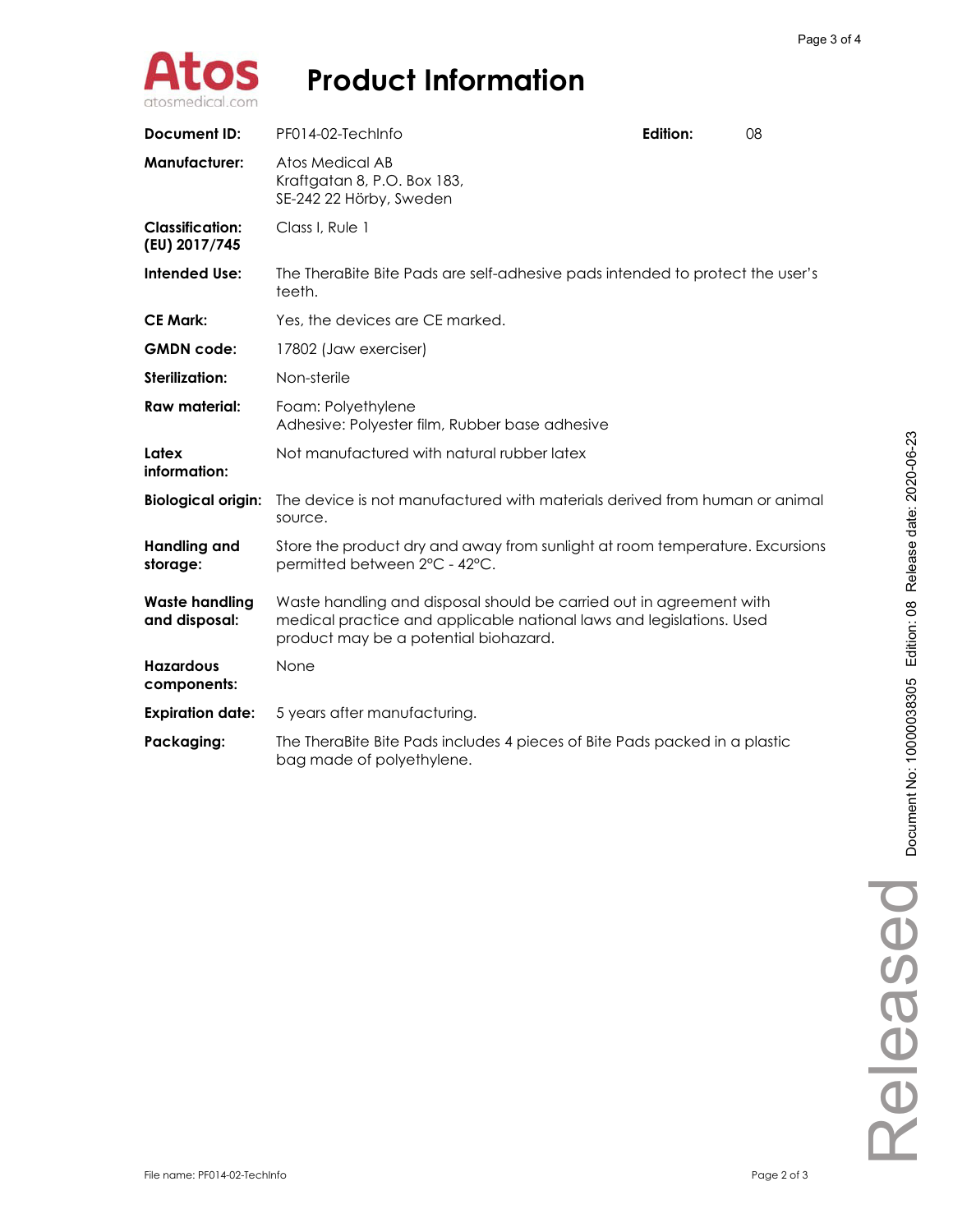

### **Devices under Basic UDI-DI:** 7331791-JAW-A-000-0001-QT

| <b>REF</b>   | <b>Name</b>                           | UDI-DI         |
|--------------|---------------------------------------|----------------|
| <b>PA001</b> | TheraBite Bite Pad, Regular (4 pcs)   | 07331791004834 |
| <b>PA002</b> | TheraBite Bite Pad, Edentulous (4pcs) | 07331791004841 |
| <b>PA003</b> | TheraBite Bite Pad, Pediatric (4 pcs) | 07331791004858 |

| Range                            | <b>BASIC UDI-DI</b>       |
|----------------------------------|---------------------------|
| TheraBite Range of Motion Scale  | 7331791-JAW-A-000-0002-QW |
| TheraBite ActiveBand Kit         | 7331791-JAW-A-000-0000-QQ |
| TheraBite Jaw Motion Reh. System | 7331791-JAW-0-000-0000-98 |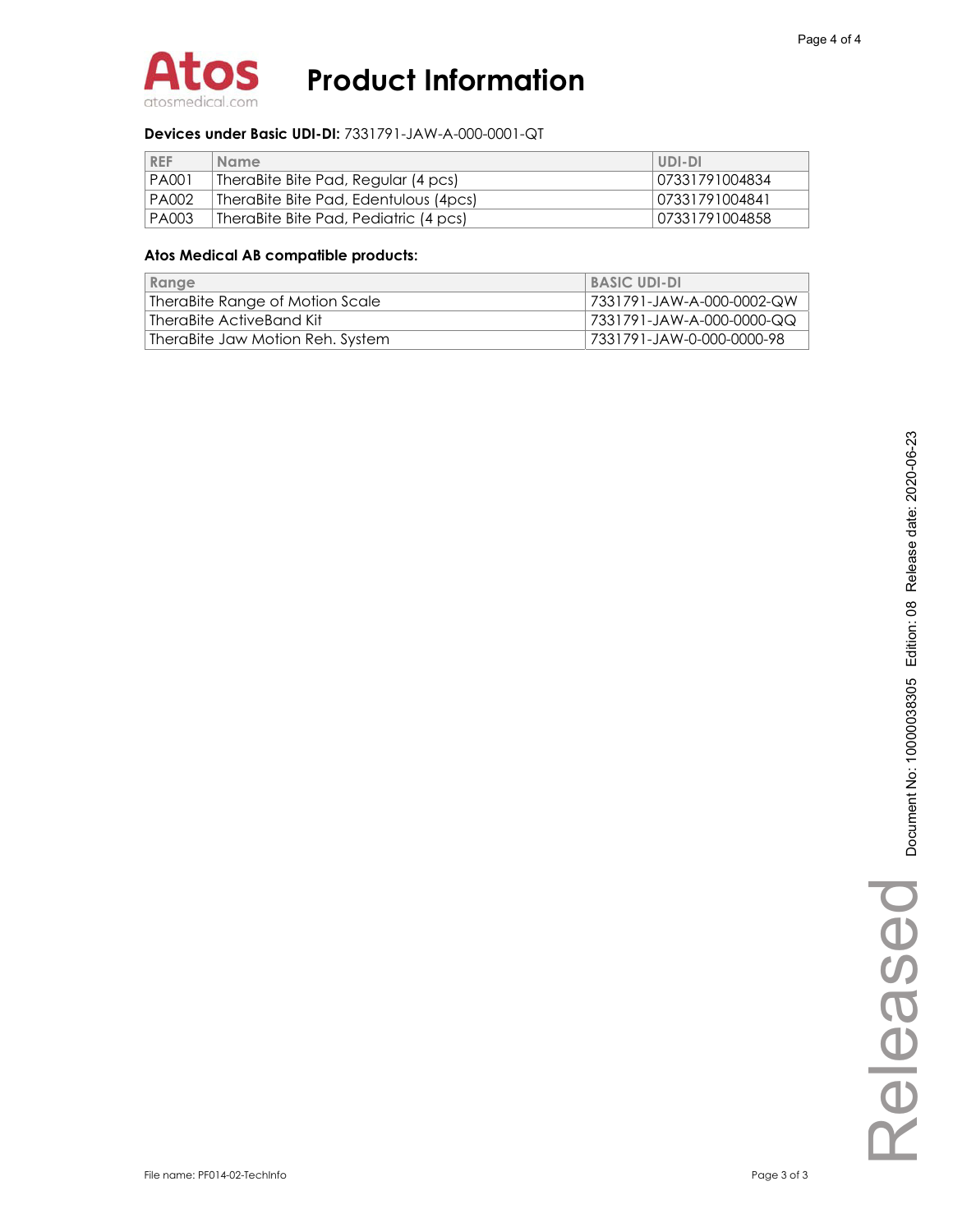| Justification: | <b>Function:</b> | Electronic signature justification: | Signed: Date (yyyy-mm-dd) - Time<br>(hh:mm): |
|----------------|------------------|-------------------------------------|----------------------------------------------|
| Issued:        | QA               | Peter Sundsten - X-PETSUN           | 2020-04-21 - 08:47                           |
| Reviewed:      | DD               | Jon Berg - JONBER                   | 2020-04-21 - 08:57                           |
| Approved:      | DD               | <b>Fredrik Calais - FRECAL</b>      | 2020-04-21 - 14:57                           |
| Released:      | DD               | Pontus Eklund - X-PONEKL            | 2020-06-23 - 10:30                           |

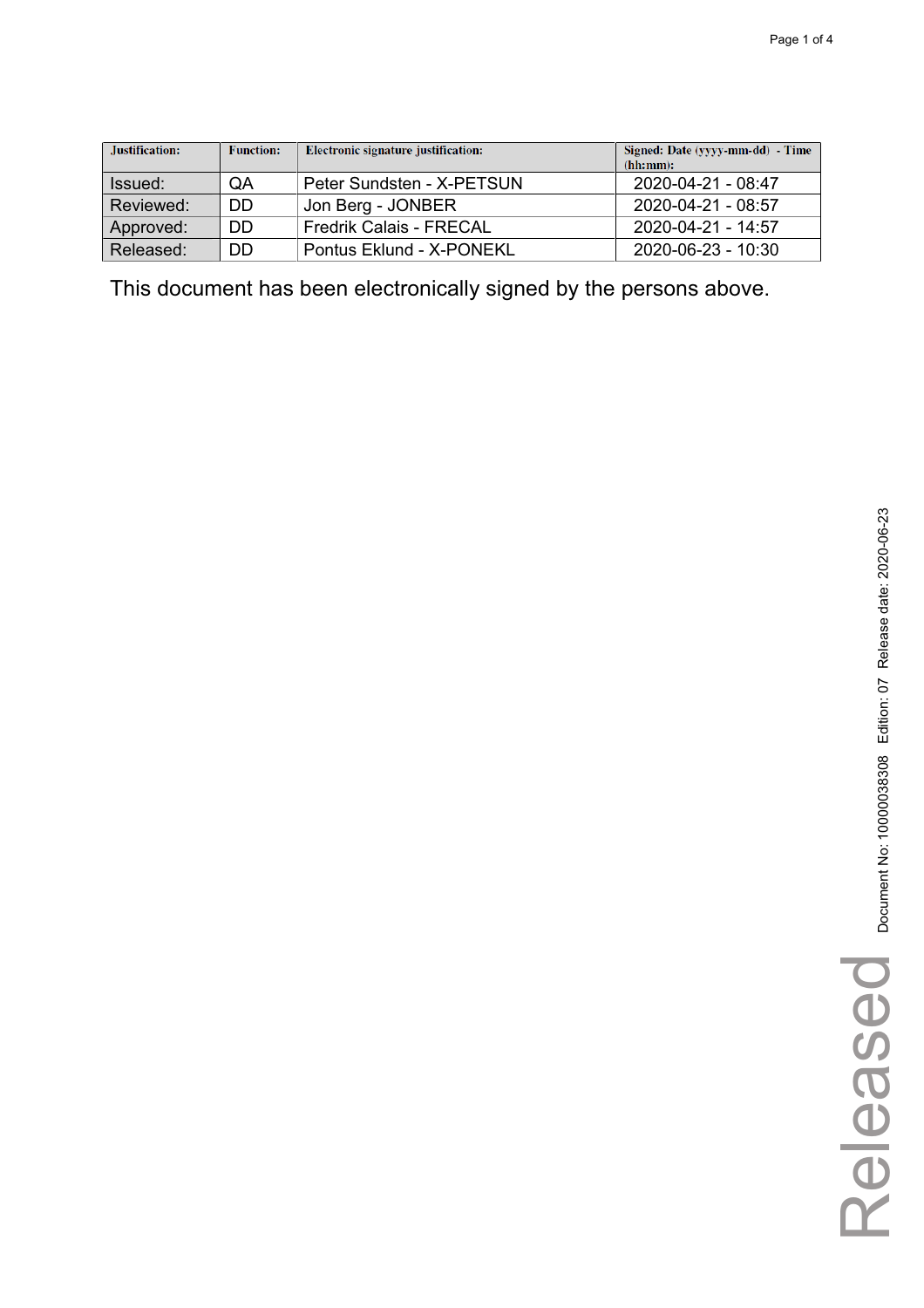

## **TheraBite®**



Web Site: www.atosmedical.com E-mail: info@atosmedical.com

### **Product description:**

An area to record your progress is printed on the reverse side of the scale and an Exercise Log comes with your device to track your progress.

Atos Medical AB Kraftgatan 8, P.O Box 183 SE-242 22 Hörby, Sweden Tel: +46 (0) 415 198 00

Org.nr 556268-7607 VAT no. SE556268760701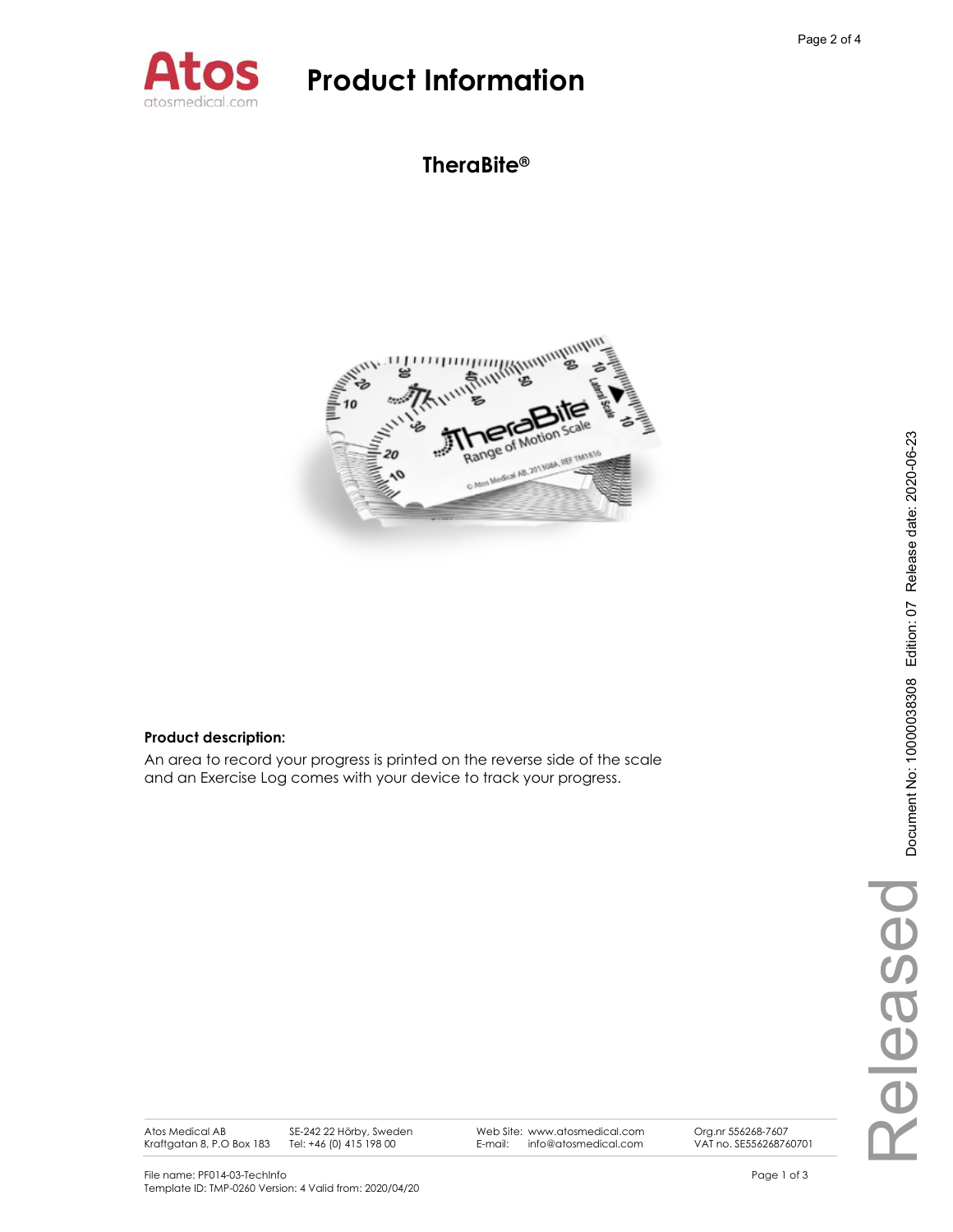

| <b>Document ID:</b>                     | PF014-03-TechInfo                                                                                                                                                                    | Edition: | 07 |  |
|-----------------------------------------|--------------------------------------------------------------------------------------------------------------------------------------------------------------------------------------|----------|----|--|
| <b>Manufacturer:</b>                    | Atos Medical AB<br>Kraftgatan 8, P.O. Box 183,<br>SE-242 22 Hörby, Sweden                                                                                                            |          |    |  |
| <b>Classification:</b><br>(EU) 2017/745 | Class I, Rule 1                                                                                                                                                                      |          |    |  |
| <b>Intended Use:</b>                    | The Range of Motion Scale is used to monitor the progress of the<br>rehabilitation program.                                                                                          |          |    |  |
| <b>CE Mark:</b>                         | Yes, the devices are CE marked.                                                                                                                                                      |          |    |  |
| <b>GMDN</b> code:                       | 17802 (Jaw exerciser)                                                                                                                                                                |          |    |  |
| <b>Sterilization:</b>                   | Non-sterile                                                                                                                                                                          |          |    |  |
| <b>Raw material:</b>                    | Coated paper                                                                                                                                                                         |          |    |  |
| Latex<br>information:                   | Not manufactured with natural rubber latex                                                                                                                                           |          |    |  |
| <b>Biological origin:</b>               | The device is not manufactured with materials derived from human or animal<br>source.                                                                                                |          |    |  |
| <b>Handling and</b><br>storage:         | Store the product dry and away from sunlight at room temperature. Excursions<br>permitted between 2°C - 42°C.                                                                        |          |    |  |
| <b>Waste handling</b><br>and disposal:  | Waste handling and disposal should be carried out in agreement with<br>medical practice and applicable national laws and legislations. Used<br>product may be a potential biohazard. |          |    |  |
| <b>Hazardous</b><br>components:         | None                                                                                                                                                                                 |          |    |  |
| <b>Expiration date:</b>                 | 5 years after manufacturing.                                                                                                                                                         |          |    |  |
| Packaging:                              | The Range of Motion Scales includes 150 pcs of Scales and instructions for<br>use packed in a re-sealeable plastic bag made of polyethylene.                                         |          |    |  |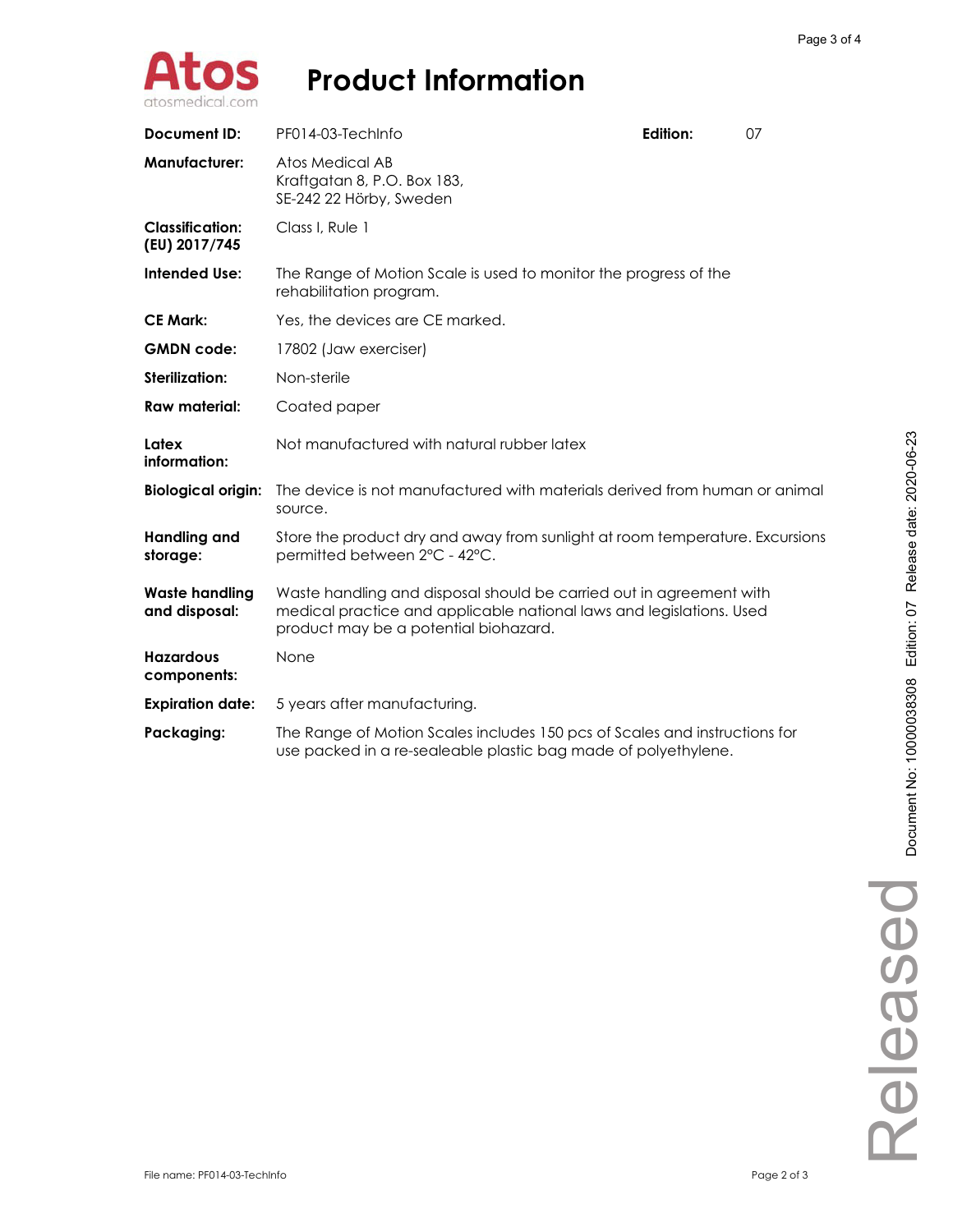

### **Devices under Basic UDI-DI:** 7331791-JAW-A-000-0002-QW

| <b>REF</b> | <b>Name</b>                              | UDI-DI         |
|------------|------------------------------------------|----------------|
| SC001      | TheraBite Range of Motion Scale (150pcs) | 07331791004865 |

| Range                            | <b>BASIC UDI-DI</b>        |
|----------------------------------|----------------------------|
| TheraBite Bite Pad               | 17331791-JAW-A-000-0001-QT |
| TheraBite ActiveBand Kit         | 7331791-JAW-A-000-0000-QQ  |
| TheraBite Jaw Motion Reh. System | 7331791-JAW-0-000-0000-98  |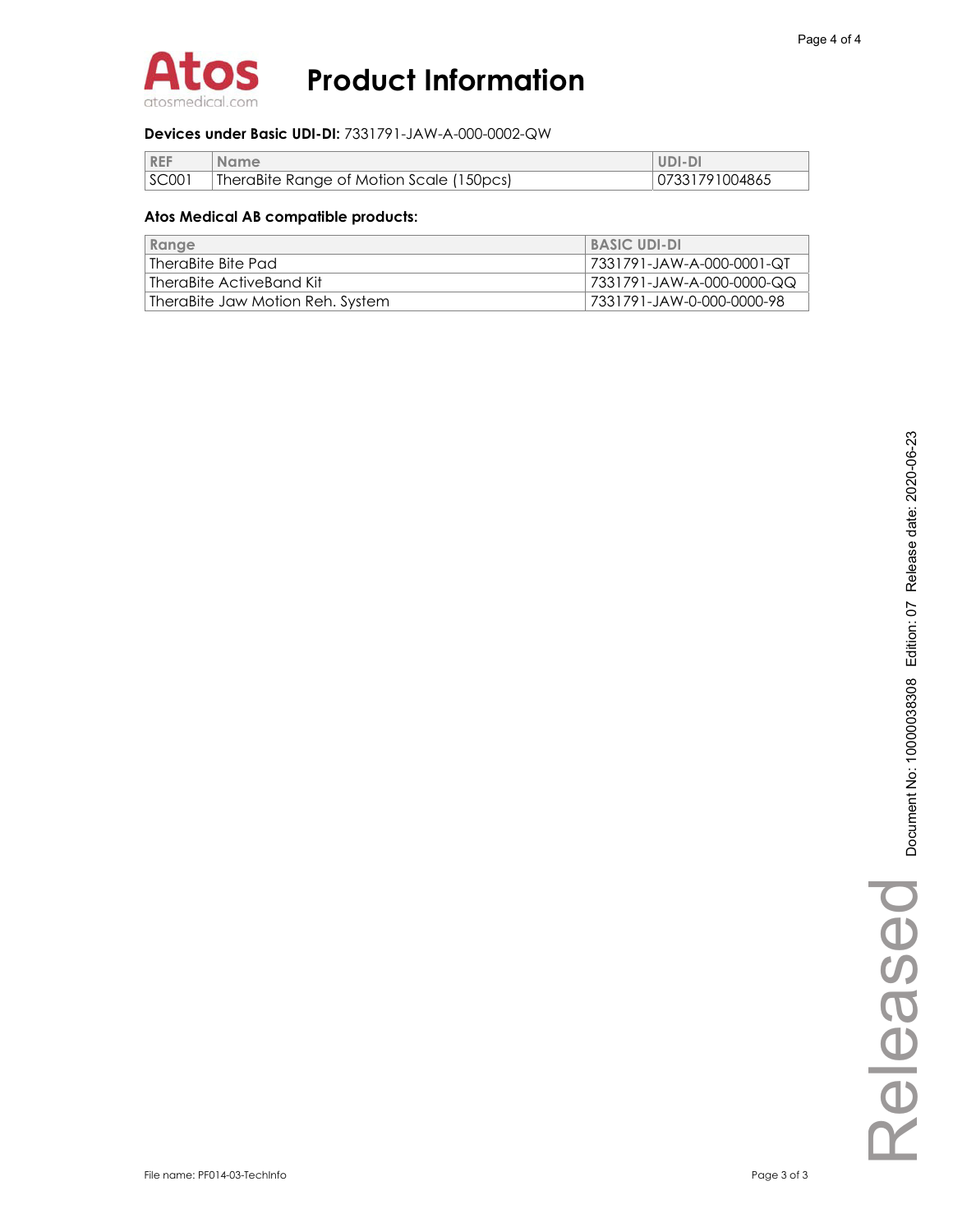| Justification: | <b>Function:</b> | Electronic signature justification: | Signed: Date (yyyy-mm-dd) - Time<br>(hh:mm): |
|----------------|------------------|-------------------------------------|----------------------------------------------|
| Issued:        | QA               | Peter Sundsten - X-PETSUN           | 2020-04-21 - 08:50                           |
| Reviewed:      | DD               | Jon Berg - JONBER                   | 2020-04-21 - 08:57                           |
| Approved:      | DD               | <b>Fredrik Calais - FRECAL</b>      | 2020-04-21 - 14:57                           |
| Released:      | DD               | Pontus Eklund - X-PONEKL            | 2020-06-23 - 10:28                           |

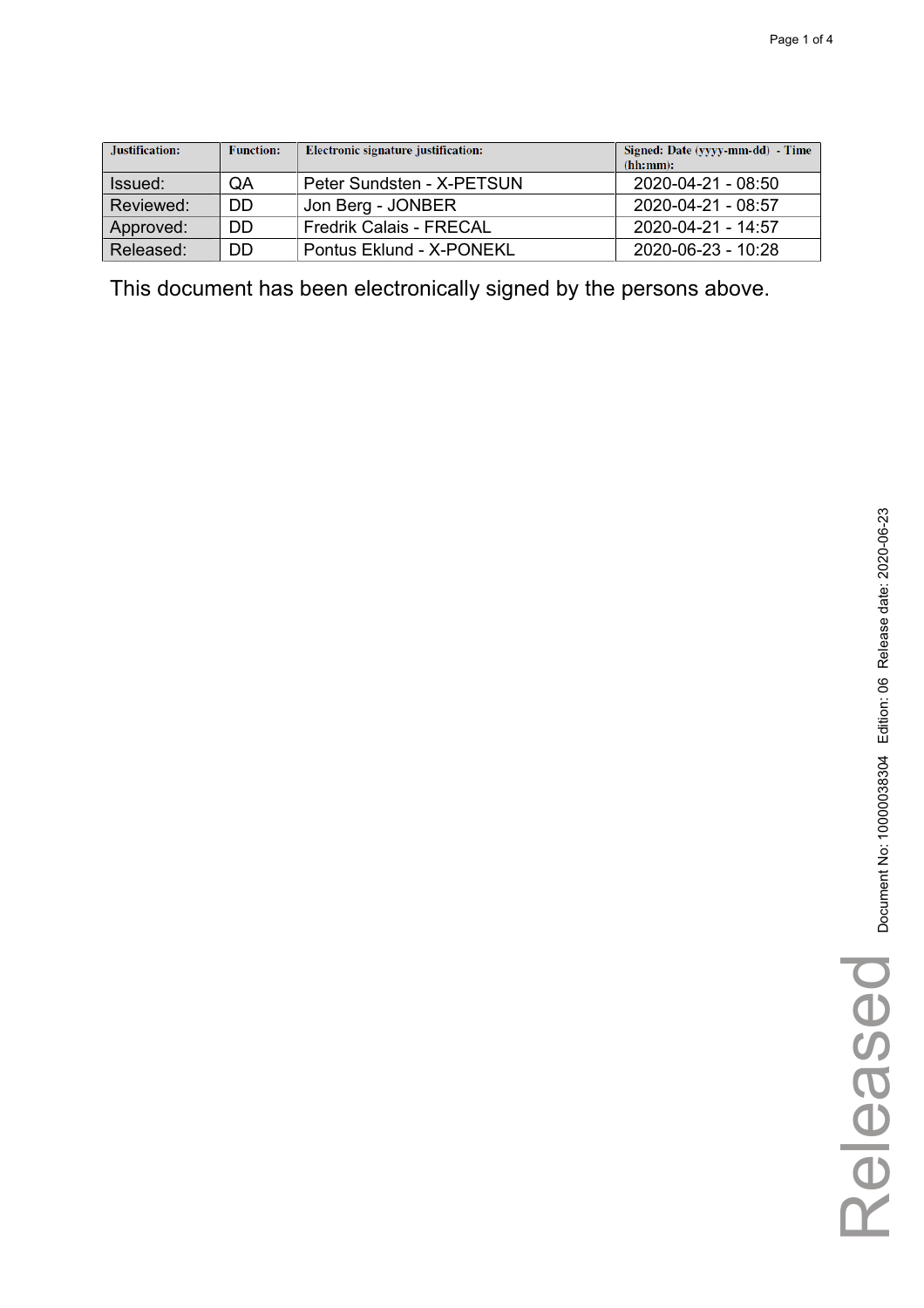

## **TheraBite®**



### **Product description:**

The TheraBite ActiveBand is an unsterile elastic silicone band for single patient use. It is looped around the Lever of the TheraBite Jaw Mobilizer. The ActiveBand's position on the Load Scale determines the level of resistance.]

Atos Medical AB Kraftgatan 8, P.O Box 183 SE-242 22 Hörby, Sweden Tel: +46 (0) 415 198 00

Web Site: www.atosmedical.com E-mail: info@atosmedical.com

Org.nr 556268-7607 VAT no. SE556268760701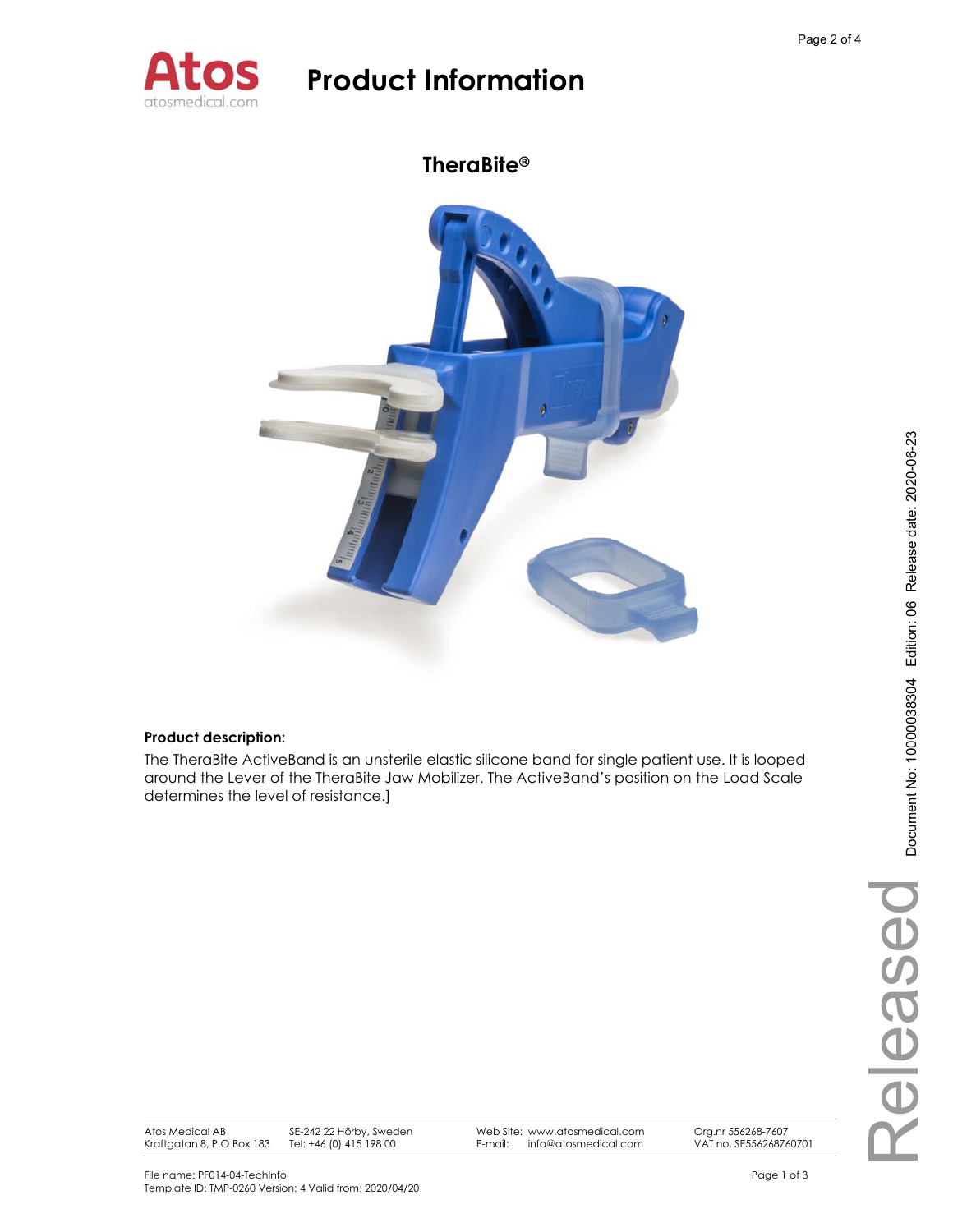

| Document ID:                            | PF014-04-TechInfo                                                                                                                                                                                                                                                                         | Edition: | 06 |  |  |
|-----------------------------------------|-------------------------------------------------------------------------------------------------------------------------------------------------------------------------------------------------------------------------------------------------------------------------------------------|----------|----|--|--|
| <b>Manufacturer:</b>                    | Atos Medical AB<br>Kraftgatan 8, P.O. Box 183,<br>SE-242 22 Hörby, Sweden                                                                                                                                                                                                                 |          |    |  |  |
| <b>Classification:</b><br>(EU) 2017/745 | Classs I, Rule 1                                                                                                                                                                                                                                                                          |          |    |  |  |
| <b>Intended Use:</b>                    | The TheraBite ActiveBand is an elastic silicone band used together with the<br>TheraBite Jaw Mobilizer to increase and/or maintain muscle strength and<br>endurance of the muscles of mastication (chewing muscles).<br>The TheraBite ActiveBand is intended for single-patient use only. |          |    |  |  |
| <b>CE Mark:</b>                         | Yes, the devices are CE marked.                                                                                                                                                                                                                                                           |          |    |  |  |
| <b>GMDN</b> code:                       | 17802 (Jaw exerciser)                                                                                                                                                                                                                                                                     |          |    |  |  |
| <b>Sterilization:</b>                   | Non-sterile                                                                                                                                                                                                                                                                               |          |    |  |  |
| Raw material:                           | ActiveBand: Silicone<br>Scale: Polypropylene (PP)                                                                                                                                                                                                                                         |          |    |  |  |
| Latex<br>information:                   | Not manufactured with natural rubber latex                                                                                                                                                                                                                                                |          |    |  |  |
| <b>Biological origin:</b>               | The device is not manufactured with materials derived from human or animal<br>source.                                                                                                                                                                                                     |          |    |  |  |
| <b>Handling and</b><br>storage:         | Store the product dry and away from sunlight at room temperature. Excursions<br>permitted between 2°C - 42°C.                                                                                                                                                                             |          |    |  |  |
| <b>Waste handling</b><br>and disposal:  | Waste handling and disposal should be carried out in agreement with<br>medical practice and applicable national laws and legislations. Used<br>product may be a potential biohazard.                                                                                                      |          |    |  |  |
| <b>Hazardous</b><br>components:         | None                                                                                                                                                                                                                                                                                      |          |    |  |  |
| <b>Expiration date:</b>                 | 5 years after manufacturing.                                                                                                                                                                                                                                                              |          |    |  |  |
| Packaging:                              | TheraBite ActiveBand Kit is packed separately in a plastic bag made of<br>polyethylene. The bag is then packed together with one instructions for use<br>and one exercise log in a box.                                                                                                   |          |    |  |  |